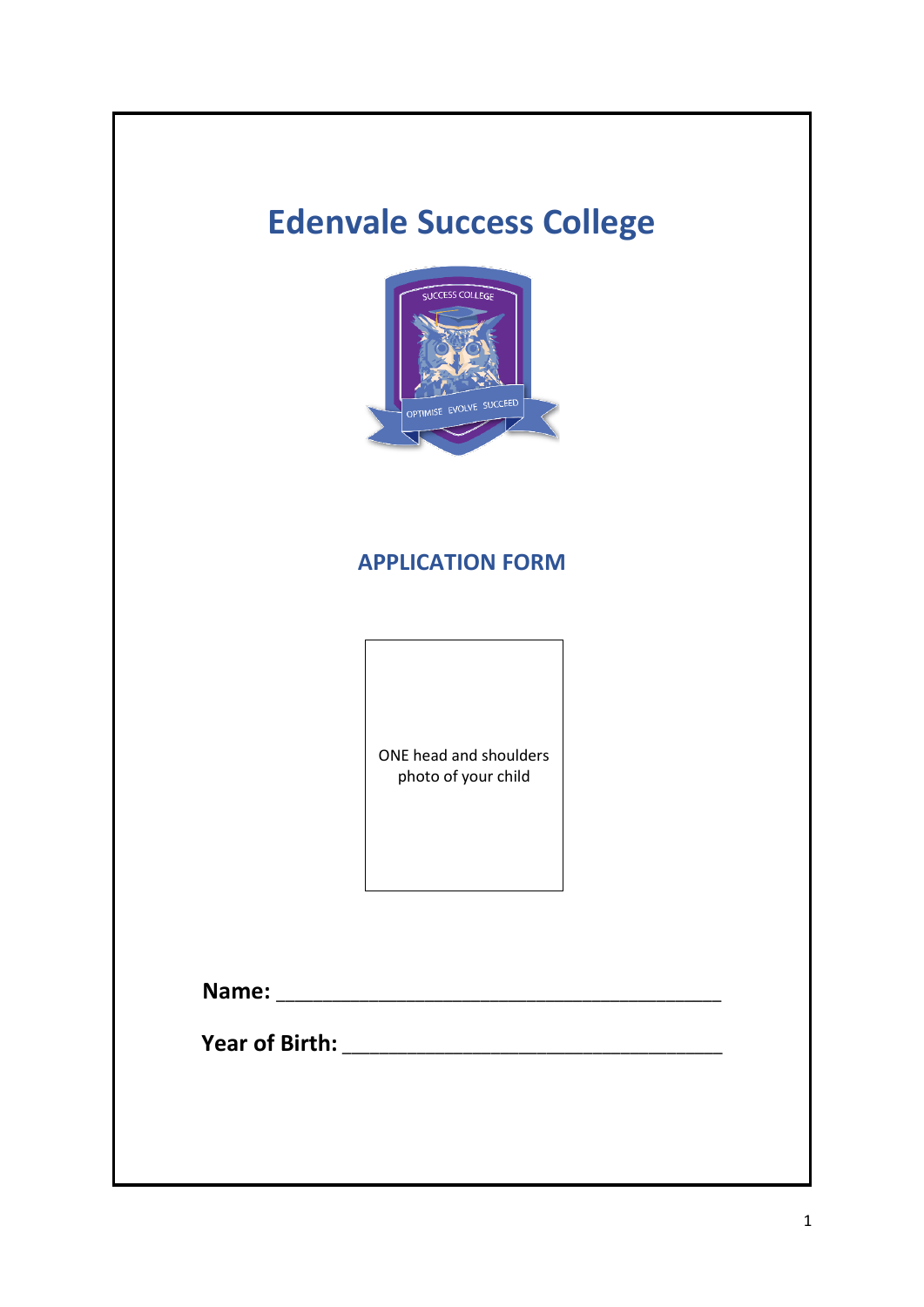| <b>Child's Particulars</b> |            |  |           |  |       |  |  |  |  |
|----------------------------|------------|--|-----------|--|-------|--|--|--|--|
| <b>First Names:</b>        |            |  |           |  |       |  |  |  |  |
| Surname:                   |            |  |           |  |       |  |  |  |  |
| Preferred Name:            |            |  |           |  |       |  |  |  |  |
| Date of Birth:             |            |  |           |  |       |  |  |  |  |
| <b>Identity Number:</b>    |            |  |           |  |       |  |  |  |  |
| Nationality:               | <b>RSA</b> |  | Other     |  |       |  |  |  |  |
| Religion:                  |            |  |           |  |       |  |  |  |  |
| Gender:                    | Male       |  | Female    |  |       |  |  |  |  |
| Home Language:             | English    |  | Afrikaans |  | Other |  |  |  |  |

| <b>Next of Kin</b>               |  |  |  |  |  |
|----------------------------------|--|--|--|--|--|
| Name and Surname:                |  |  |  |  |  |
| Relationship:                    |  |  |  |  |  |
| Telephone Number:                |  |  |  |  |  |
| Cell Phone Number:               |  |  |  |  |  |
| <b>Emergency Contact Number:</b> |  |  |  |  |  |

| Language                                                              |
|-----------------------------------------------------------------------|
| Home Language:                                                        |
| Does he/she speak this home language fluently?                        |
| Does he/she have any knowledge of a second language and, if so, what? |

| <b>Medical Information</b>               |  |  |  |  |  |
|------------------------------------------|--|--|--|--|--|
| Is your child on any chronic medication? |  |  |  |  |  |
|                                          |  |  |  |  |  |
|                                          |  |  |  |  |  |
|                                          |  |  |  |  |  |
| Does your child have any allergies?      |  |  |  |  |  |
|                                          |  |  |  |  |  |
|                                          |  |  |  |  |  |
|                                          |  |  |  |  |  |
| <b>Medical Aid:</b>                      |  |  |  |  |  |
| <b>Medical Aid Number:</b>               |  |  |  |  |  |
| Medical Aid Telephone Number:            |  |  |  |  |  |
| Doctor (Name):                           |  |  |  |  |  |
| Doctor (Telephone Number):               |  |  |  |  |  |
| <b>Emergency Contact Number:</b>         |  |  |  |  |  |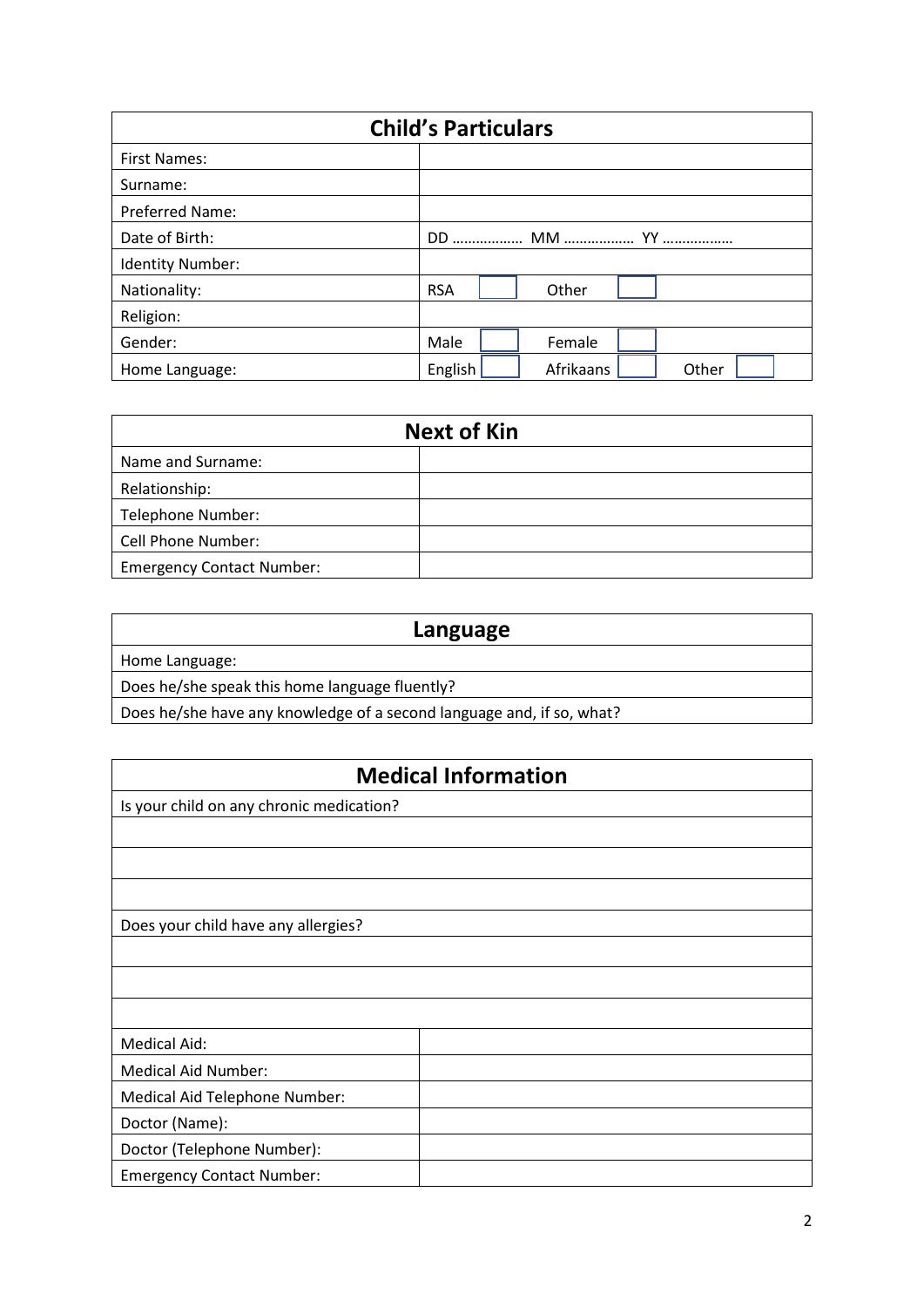|                                    | <b>Previous/Current School's Information</b>                                              |                                                        |  |    |  |  |  |
|------------------------------------|-------------------------------------------------------------------------------------------|--------------------------------------------------------|--|----|--|--|--|
|                                    | First registration of Learner in Gauteng?                                                 | Yes                                                    |  | No |  |  |  |
| Did pupil attend school last year? |                                                                                           | Yes<br>No                                              |  |    |  |  |  |
| If 'Yes', which province?          |                                                                                           |                                                        |  |    |  |  |  |
| Previous/Current School's name:    |                                                                                           |                                                        |  |    |  |  |  |
|                                    | Previous/Current School's telephone number:                                               |                                                        |  |    |  |  |  |
| Grade:                             |                                                                                           | Please attach latest school report to this application |  |    |  |  |  |
|                                    | Please give reasons for wanting to change schools:                                        |                                                        |  |    |  |  |  |
|                                    |                                                                                           |                                                        |  |    |  |  |  |
|                                    |                                                                                           |                                                        |  |    |  |  |  |
|                                    |                                                                                           |                                                        |  |    |  |  |  |
|                                    |                                                                                           |                                                        |  |    |  |  |  |
|                                    | Why do you think Edenvale Success College will be a good choice of school for your child? |                                                        |  |    |  |  |  |
|                                    |                                                                                           |                                                        |  |    |  |  |  |
|                                    |                                                                                           |                                                        |  |    |  |  |  |
|                                    |                                                                                           |                                                        |  |    |  |  |  |
|                                    |                                                                                           |                                                        |  |    |  |  |  |

| <b>Child's Development</b>                 |                                                        |  |                        |                       |  |  |  |
|--------------------------------------------|--------------------------------------------------------|--|------------------------|-----------------------|--|--|--|
| As a Baby:                                 |                                                        |  |                        |                       |  |  |  |
| Mother's physical health during pregnancy? |                                                        |  |                        |                       |  |  |  |
|                                            |                                                        |  |                        |                       |  |  |  |
|                                            |                                                        |  |                        |                       |  |  |  |
|                                            | Were there any problems during pregnancy and birth?    |  |                        |                       |  |  |  |
|                                            |                                                        |  |                        |                       |  |  |  |
|                                            |                                                        |  |                        |                       |  |  |  |
| Were there any feeding problems?           |                                                        |  |                        |                       |  |  |  |
|                                            |                                                        |  |                        |                       |  |  |  |
|                                            |                                                        |  |                        |                       |  |  |  |
| At what age did                            | At what age did                                        |  | At what age did he/she | At what age did       |  |  |  |
| he/she start sitting:                      | he/she start crawling:                                 |  | start walking:         | he/she start talking: |  |  |  |
|                                            |                                                        |  |                        |                       |  |  |  |
| As a Young Child:                          |                                                        |  |                        |                       |  |  |  |
| Sleeping habits (restless, nightmares)?    |                                                        |  |                        |                       |  |  |  |
| Does he/she show any signs of nervousness? |                                                        |  |                        |                       |  |  |  |
| Left or right-handed?                      |                                                        |  |                        |                       |  |  |  |
|                                            | Do you try to persuade him/her to use a specific hand? |  |                        |                       |  |  |  |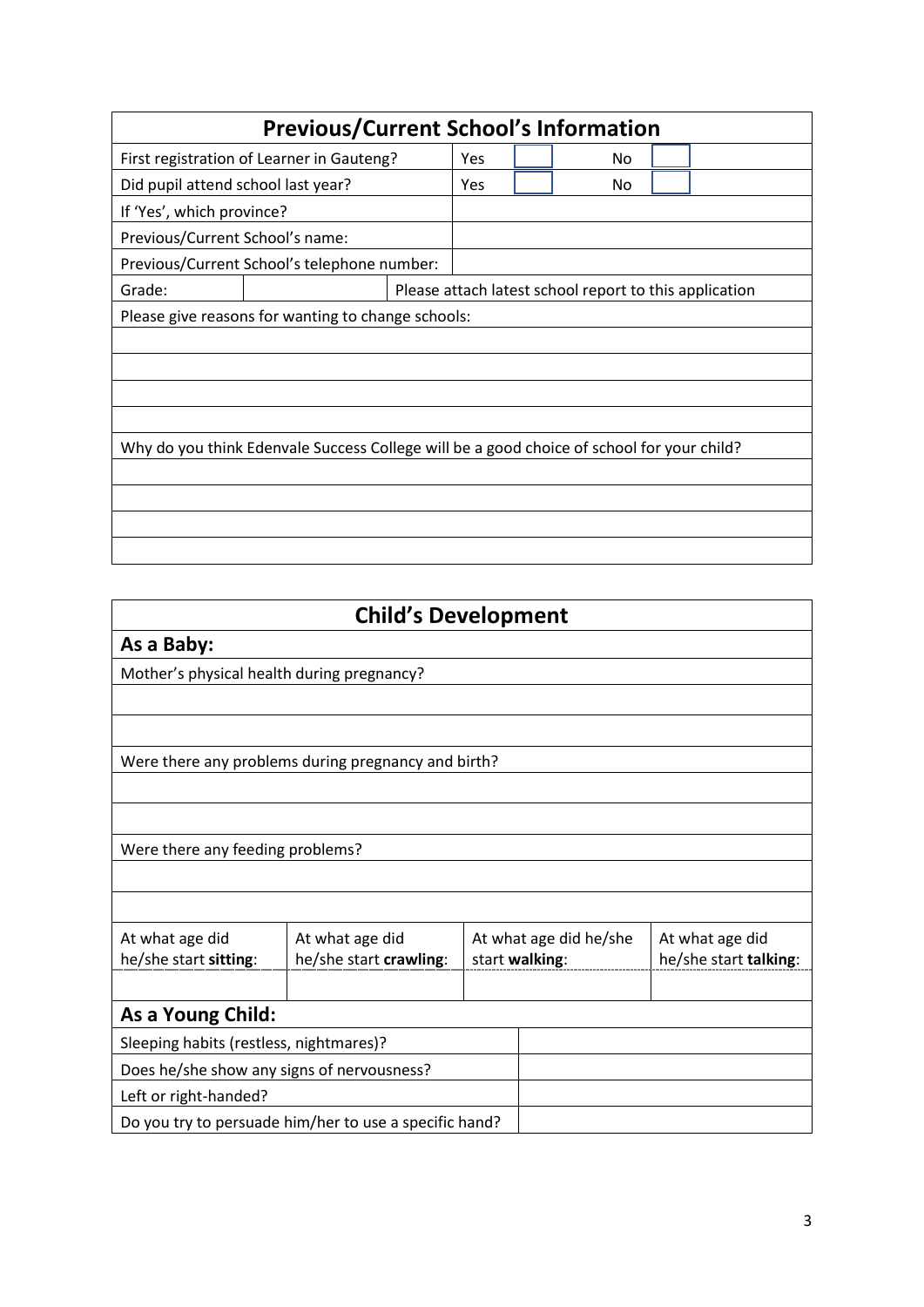| <b>Medical History:</b>         |                                                                                     |                         |        |                         |          |
|---------------------------------|-------------------------------------------------------------------------------------|-------------------------|--------|-------------------------|----------|
|                                 | Please tick the relevant illnesses below:                                           |                         |        |                         |          |
| Chicken Pox:                    | Diphtheria:                                                                         | Measles:                | Mumps: | Asthma:                 | Malaria: |
| Bilharzia:                      | Epilepsy:                                                                           | <b>German Measles:</b>  |        | <b>Rheumatic Fever:</b> |          |
| HIV/AIDS (Voluntary Disclosure) |                                                                                     | Other (Please specify): |        |                         |          |
|                                 | Please specify any surgery that your child has had, if relevant to the school:      |                         |        |                         |          |
|                                 |                                                                                     |                         |        |                         |          |
|                                 |                                                                                     |                         |        |                         |          |
|                                 |                                                                                     |                         |        |                         |          |
| <b>Emotional History:</b>       |                                                                                     |                         |        |                         |          |
|                                 | Possible traumatic experiences e.g. death in the family, accident, hospitalisation? |                         |        |                         |          |
|                                 |                                                                                     |                         |        |                         |          |
|                                 |                                                                                     |                         |        |                         |          |
|                                 |                                                                                     |                         |        |                         |          |
| Any other problems:             |                                                                                     |                         |        |                         |          |
|                                 |                                                                                     |                         |        |                         |          |
| <b>Social Development:</b>      |                                                                                     |                         |        |                         |          |
|                                 | Does your child interact with friends / family?                                     |                         |        |                         |          |
|                                 | What play activities does your child prefer?                                        |                         |        |                         |          |
|                                 | Is your child more or an introvert or an extrovert?                                 |                         |        |                         |          |
|                                 | Is your child particularly anxious or nervous about anything?                       |                         |        |                         |          |
|                                 | Does he/she accept responsibility?                                                  |                         |        |                         |          |
|                                 | Can your child keep himself/herself busy?                                           |                         |        |                         |          |
| Do you read stories to him/her? |                                                                                     |                         |        |                         |          |
|                                 | Specific interests: music, art, stories, etc.?                                      |                         |        |                         |          |
|                                 |                                                                                     |                         |        |                         |          |
| Other:                          |                                                                                     |                         |        |                         |          |
|                                 | Is there any other information that the school should be aware of?                  |                         |        |                         |          |
|                                 |                                                                                     |                         |        |                         |          |
|                                 |                                                                                     |                         |        |                         |          |
|                                 |                                                                                     |                         |        |                         |          |
|                                 |                                                                                     |                         |        |                         |          |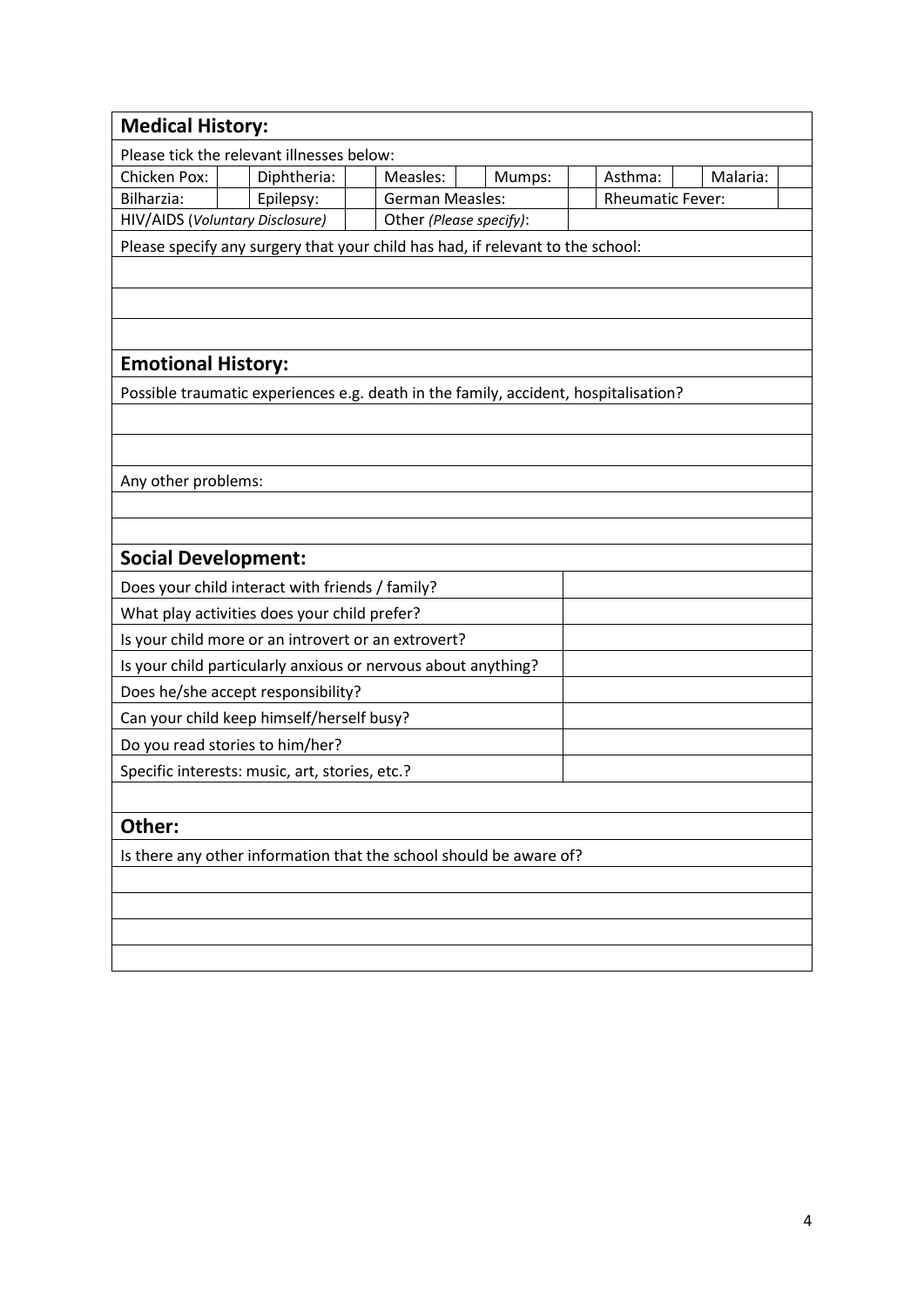| <b>Family Information</b>          |                               |         |                               |                                |       |  |  |  |
|------------------------------------|-------------------------------|---------|-------------------------------|--------------------------------|-------|--|--|--|
| <b>Marital Status of Parents:</b>  |                               | Married |                               | <b>Not Married</b>             |       |  |  |  |
| Family Situation (Mark with an X): |                               |         |                               |                                |       |  |  |  |
| <b>Both Parents</b>                |                               |         | Guardians                     |                                |       |  |  |  |
| Has Stepfather                     | Divorced (Living with Father) |         |                               |                                |       |  |  |  |
| Has Stepmother                     |                               |         | Divorced (Living with Mother) |                                |       |  |  |  |
| Father is a Widower                |                               |         |                               | Separated (Living with Father) |       |  |  |  |
| Mother is a Widow                  |                               |         |                               | Separated (Living with Mother) |       |  |  |  |
| Siblings:                          |                               |         |                               |                                |       |  |  |  |
| Name and Surname                   |                               | School  |                               |                                | Grade |  |  |  |
|                                    |                               |         |                               |                                |       |  |  |  |
|                                    |                               |         |                               |                                |       |  |  |  |
|                                    |                               |         |                               |                                |       |  |  |  |
|                                    |                               |         |                               |                                |       |  |  |  |

| <b>Parents' Particulars</b>             |                                |  |  |  |  |  |  |
|-----------------------------------------|--------------------------------|--|--|--|--|--|--|
| Parent 1:                               | Other<br>Mr<br>Mrs             |  |  |  |  |  |  |
| <b>First Names:</b>                     |                                |  |  |  |  |  |  |
| Surname:                                |                                |  |  |  |  |  |  |
| <b>Identity Number:</b>                 |                                |  |  |  |  |  |  |
| Home Language:                          | English<br>Afrikaans<br>Other  |  |  |  |  |  |  |
| Cell Phone Number:                      |                                |  |  |  |  |  |  |
| E-mail Address:                         |                                |  |  |  |  |  |  |
| Home Telephone Number:                  |                                |  |  |  |  |  |  |
| Residential (Physical) Address:         |                                |  |  |  |  |  |  |
|                                         |                                |  |  |  |  |  |  |
|                                         |                                |  |  |  |  |  |  |
| Postal Address (including postal code): |                                |  |  |  |  |  |  |
|                                         |                                |  |  |  |  |  |  |
|                                         |                                |  |  |  |  |  |  |
| Work Telephone Number:                  |                                |  |  |  |  |  |  |
| Company Name:                           |                                |  |  |  |  |  |  |
| <b>Occupation Status:</b>               | Self-employed non-professional |  |  |  |  |  |  |
| (Please tick relevant category)         | Self-employed professional     |  |  |  |  |  |  |
|                                         | Housewife                      |  |  |  |  |  |  |
|                                         | <b>Contract Worker</b>         |  |  |  |  |  |  |
|                                         | Student                        |  |  |  |  |  |  |
|                                         | Full time employee             |  |  |  |  |  |  |
|                                         | Part time employee             |  |  |  |  |  |  |
| Occupation:                             |                                |  |  |  |  |  |  |
| <b>Business Sector:</b>                 |                                |  |  |  |  |  |  |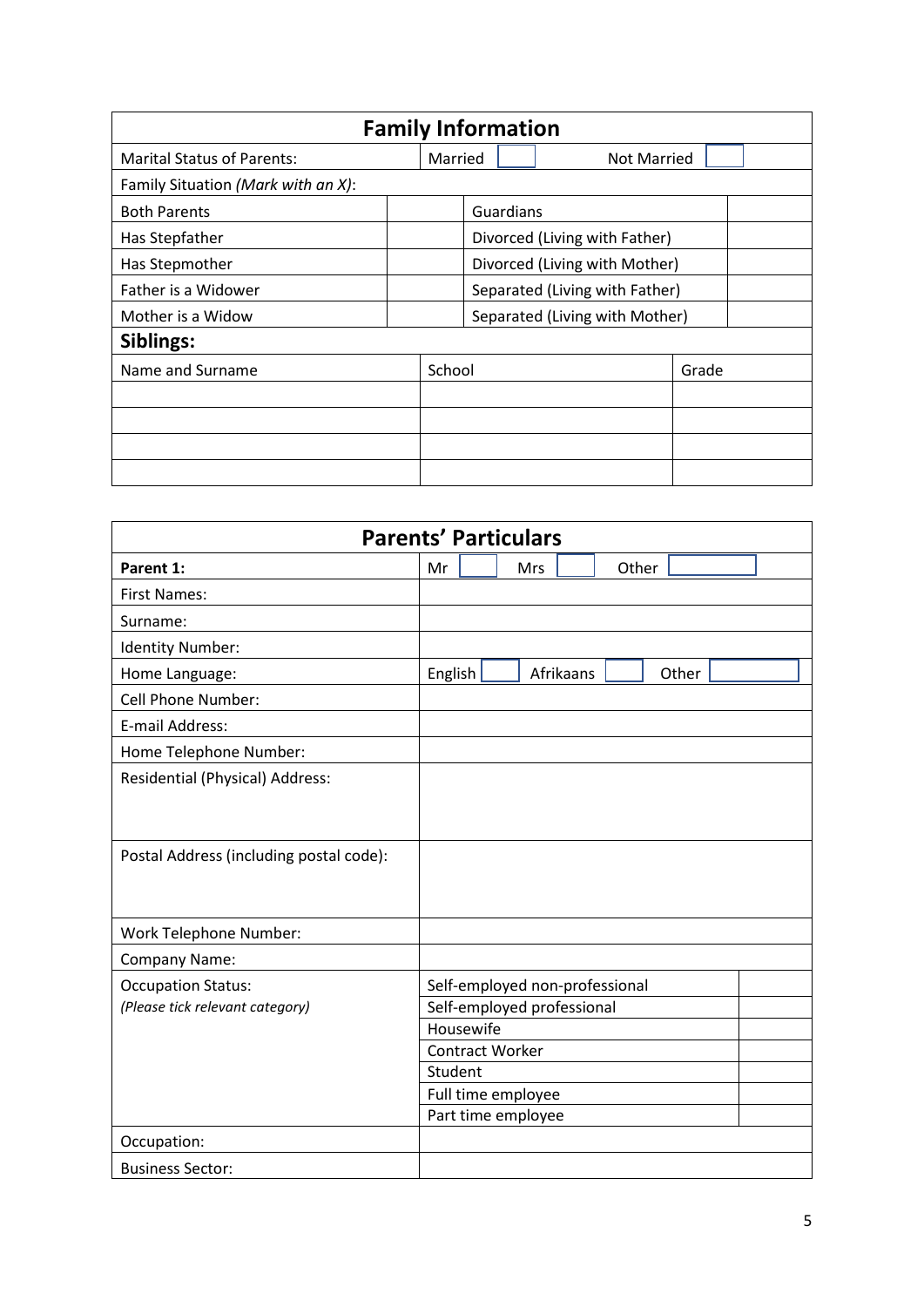| <b>Parents' Particulars</b>             |                        |  |                            |           |                                |       |  |  |  |
|-----------------------------------------|------------------------|--|----------------------------|-----------|--------------------------------|-------|--|--|--|
| Parent 2:                               | Mr                     |  | Mrs                        |           | Other                          |       |  |  |  |
| <b>First Names:</b>                     |                        |  |                            |           |                                |       |  |  |  |
| Surname:                                |                        |  |                            |           |                                |       |  |  |  |
| Identity Number:                        |                        |  |                            |           |                                |       |  |  |  |
| Home Language:                          | English                |  |                            | Afrikaans |                                | Other |  |  |  |
| Cell Phone Number:                      |                        |  |                            |           |                                |       |  |  |  |
| E-mail Address:                         |                        |  |                            |           |                                |       |  |  |  |
| Home Telephone Number:                  |                        |  |                            |           |                                |       |  |  |  |
| Residential (Physical) Address:         |                        |  |                            |           |                                |       |  |  |  |
|                                         |                        |  |                            |           |                                |       |  |  |  |
|                                         |                        |  |                            |           |                                |       |  |  |  |
|                                         |                        |  |                            |           |                                |       |  |  |  |
| Postal Address (including postal code): |                        |  |                            |           |                                |       |  |  |  |
|                                         |                        |  |                            |           |                                |       |  |  |  |
|                                         |                        |  |                            |           |                                |       |  |  |  |
|                                         |                        |  |                            |           |                                |       |  |  |  |
| Work Telephone Number:                  |                        |  |                            |           |                                |       |  |  |  |
| Company Name:                           |                        |  |                            |           |                                |       |  |  |  |
| <b>Occupation Status:</b>               |                        |  |                            |           | Self-employed non-professional |       |  |  |  |
| (Please tick relevant category)         |                        |  | Self-employed professional |           |                                |       |  |  |  |
|                                         | Housewife              |  |                            |           |                                |       |  |  |  |
|                                         | <b>Contract Worker</b> |  |                            |           |                                |       |  |  |  |
|                                         | Student                |  |                            |           |                                |       |  |  |  |
|                                         |                        |  | Full time employee         |           |                                |       |  |  |  |
|                                         |                        |  | Part time employee         |           |                                |       |  |  |  |
| Occupation:                             |                        |  |                            |           |                                |       |  |  |  |
| <b>Business Sector:</b>                 |                        |  |                            |           |                                |       |  |  |  |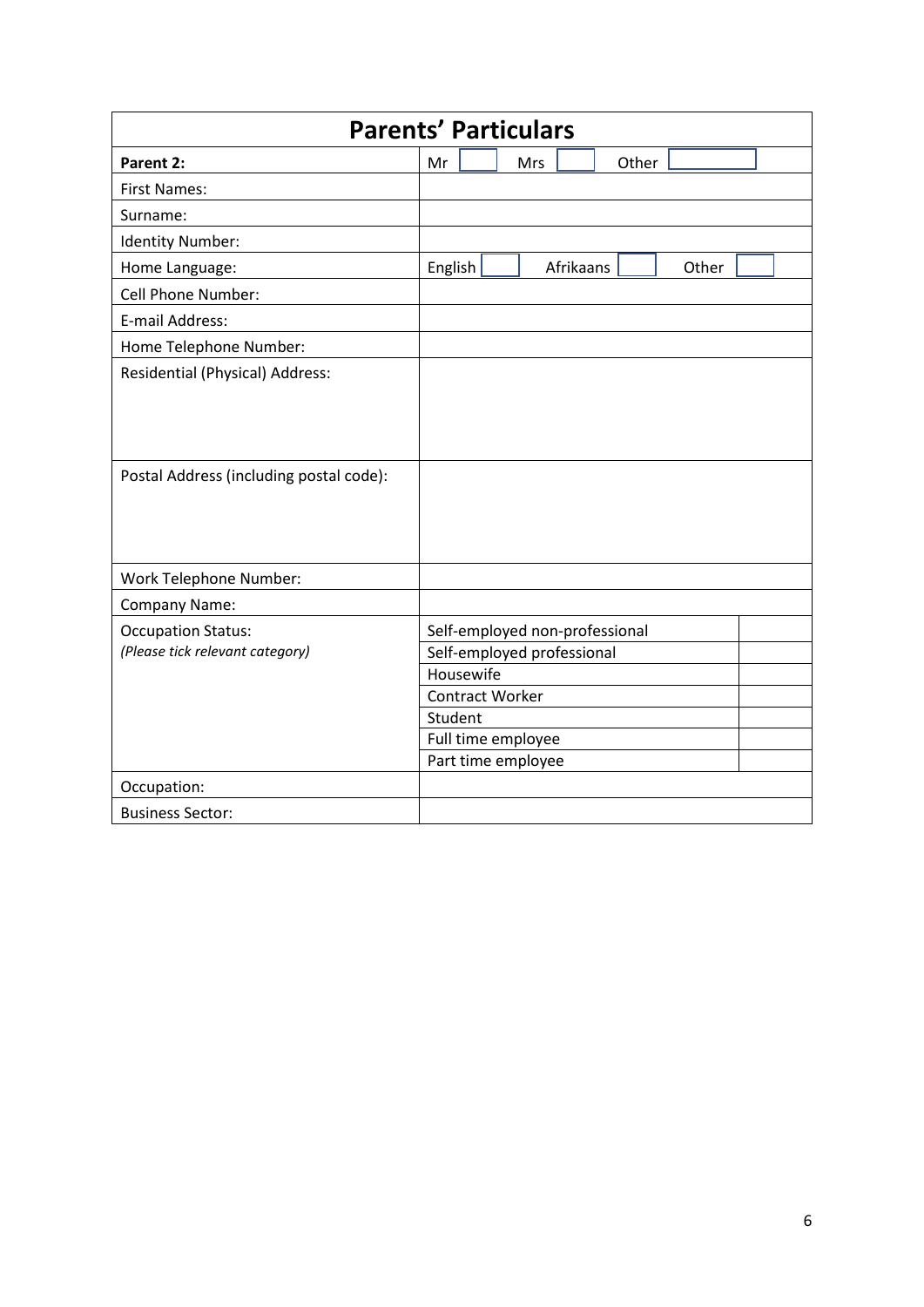| <b>Details of Person Responsible for Payment</b>                   |                      |                                     |                      |  |  |  |  |
|--------------------------------------------------------------------|----------------------|-------------------------------------|----------------------|--|--|--|--|
| Parent 1                                                           | Parent 2<br>Other    |                                     |                      |  |  |  |  |
| Only if 'Other' is selected, please complete Section A or B below: |                      |                                     |                      |  |  |  |  |
| <b>INDIVIDUAL</b><br>А.                                            |                      | <b>B. COMPANY / CC / TRUST</b>      |                      |  |  |  |  |
| Title:                                                             |                      | Name:                               |                      |  |  |  |  |
| First Name:                                                        |                      | <b>Registration Number:</b>         |                      |  |  |  |  |
| Surname:                                                           |                      | <b>Contact First Name:</b>          |                      |  |  |  |  |
| Identity Number:                                                   |                      | <b>Contact Surname:</b>             |                      |  |  |  |  |
| Home Language:                                                     |                      | Language Preference:                |                      |  |  |  |  |
| Communication<br>Preference:                                       | <b>SMS</b><br>E-Mail | Communication<br>Preference:        | <b>SMS</b><br>E-Mail |  |  |  |  |
| Cell Phone Number:                                                 |                      | Cell Phone Number:                  |                      |  |  |  |  |
| <b>Alternate Contact</b><br>Number:                                |                      | Alternate Contact<br>Number:        |                      |  |  |  |  |
| E-mail Address:                                                    |                      | E-mail Address:                     |                      |  |  |  |  |
| Residential (Physical) Address:                                    |                      | <b>Business (Physical) Address:</b> |                      |  |  |  |  |
|                                                                    |                      |                                     |                      |  |  |  |  |
|                                                                    |                      |                                     |                      |  |  |  |  |
|                                                                    |                      |                                     |                      |  |  |  |  |
| <b>Postal Address:</b>                                             |                      | <b>Business Postal Address:</b>     |                      |  |  |  |  |
|                                                                    |                      |                                     |                      |  |  |  |  |
|                                                                    |                      |                                     |                      |  |  |  |  |
|                                                                    |                      |                                     |                      |  |  |  |  |
| Postal Code:                                                       |                      | Postal Code:                        |                      |  |  |  |  |

| Payment Option selected:             | Monthly       | Termly       | Annual      |  |
|--------------------------------------|---------------|--------------|-------------|--|
| (see detail of options on next page) | (12 payments) | (3 payments) | (1 payment) |  |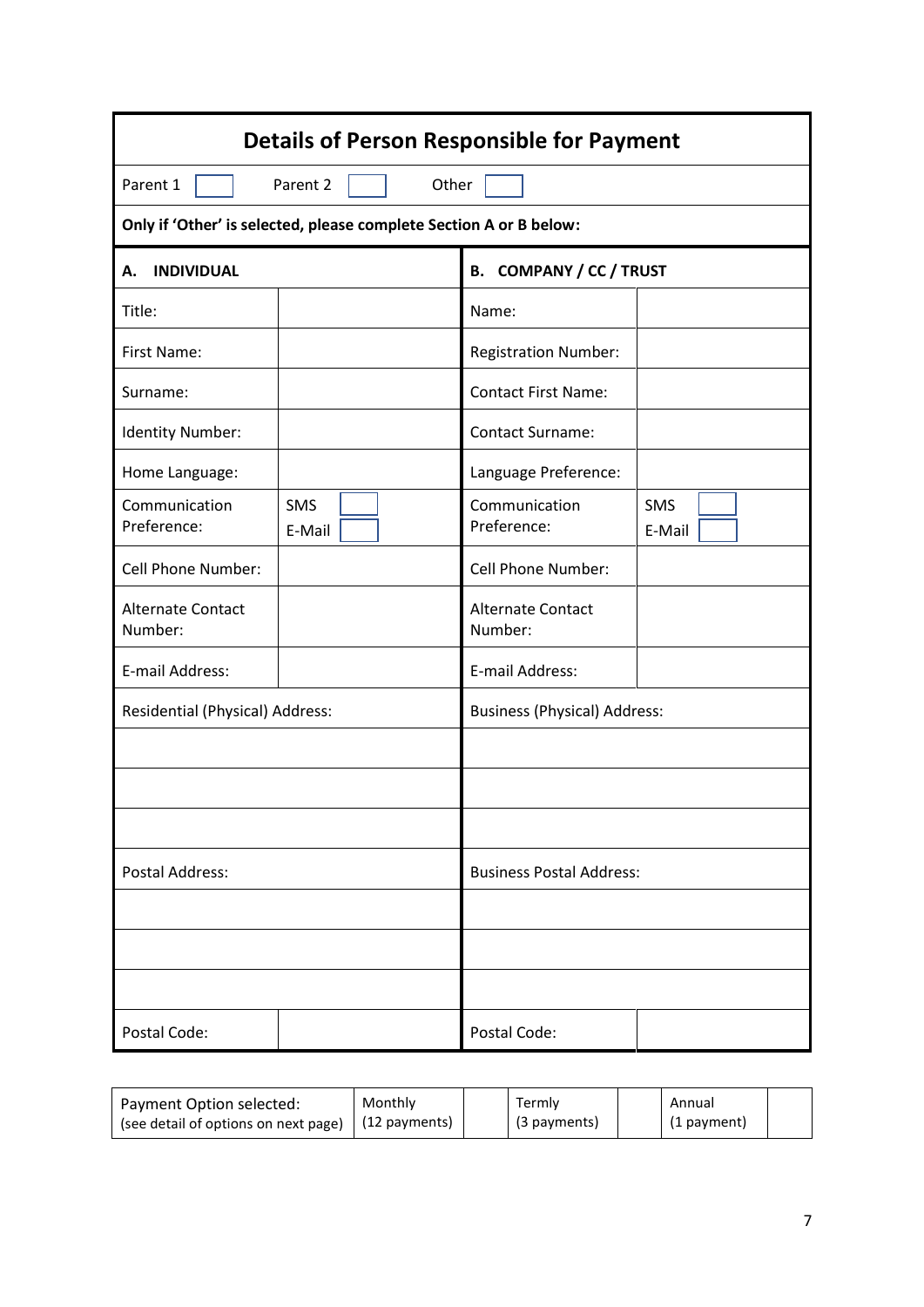### **Edenvale Success College Fees for 2020 and 2021:**

Please see the table below for the updated fee structure for 2021.

Parents are offered the following options to pay school fees:

- Parents can pay the fees on the  $1<sup>st</sup>$  day of every month (12 payments).
- Parents can pay a term's fees upfront (3 payments).
- Parents can pay the school fees upfront for the year (1 payment).

A sibling discount of 5% per additional child is offered.

#### **Updated fee structure for 2021:**

|                                                            | 2021                                                                                      |             |             |          |  |
|------------------------------------------------------------|-------------------------------------------------------------------------------------------|-------------|-------------|----------|--|
|                                                            | <b>Admin Fee</b>                                                                          | Month       | <b>Term</b> | Annual   |  |
| Grade 00                                                   | 3,000<br>R.                                                                               | 4,000<br>R  | R 15,600    | R 45,600 |  |
| <b>Grade R</b>                                             | 3,000<br>R                                                                                | 4,250<br>R  | R 16,575    | R 48,450 |  |
| Grade 1                                                    | 3,000<br>R.                                                                               | 4,250<br>R  | R 16,575    | R 48,450 |  |
| Grade 2                                                    | 3,000<br>R.                                                                               | 4,500<br>R  | R 17,550    | R 51,300 |  |
| Grade 3                                                    | 3,000<br>R                                                                                | 4,500<br>R  | R 17,550    | R 51,300 |  |
| Grade 4                                                    | 3,000<br>R.                                                                               | 4,750<br>R  | R 18,525    | R 54,150 |  |
| Grade 5                                                    | 3,000<br>R                                                                                | 4,750<br>R  | R 18,525    | R 54,150 |  |
| Grade 6                                                    | 3,000<br>R                                                                                | 4,750<br>R  | R 18,525    | R 54,150 |  |
| Grade 7                                                    | 3,000<br>R                                                                                | 5,000<br>R  | R 19,500    | R 57,000 |  |
| Grade 8                                                    | 3,000<br>R                                                                                | 5,000<br>R  | R 19,500    | R 57,000 |  |
| Grade 9                                                    | 3,000<br>R                                                                                | 5,000<br>R  | R 19,500    | R 57,000 |  |
| Grade 10                                                   | 3,000<br>R                                                                                | 5,500<br>R  | R 21,450    | R 62,700 |  |
| Grade 11                                                   | 3,000<br>R                                                                                | 5,500<br>R  | R 21,450    | R 62,700 |  |
| Grade 12                                                   | 3,000<br>R.                                                                               | 5,500<br>R. | R 21,450    | R 62,700 |  |
| FET (Gr10-12)<br><b>Phase</b><br><b>Curriculum</b><br>Fees | R16,000 per annum OR R5,750 per term<br><b>Estimated</b><br>(Specific to 2021 Curriculum) |             |             |          |  |

#### **Aftercare / Homework Centre**

If your child is enrolled at Success College and you would like him/her to attend the Aftercare/Homework Centre, there will be a charge of R 1,250 per month.

A light lunch (e.g. toasted sandwich or hotdog) and homework supervision will be provided.

Your child must be collected by 18h00 at the latest.

| <b>BANKING DETAILS: Edenvale Success College (Pty) Ltd</b>             |  |                        |      |  |       |  |        |  |
|------------------------------------------------------------------------|--|------------------------|------|--|-------|--|--------|--|
| Bank: Standard Bank Account Number: 10116250664<br>Branch Code: 016342 |  |                        |      |  |       |  |        |  |
| <b>OFFICE USE</b>                                                      |  |                        |      |  |       |  |        |  |
| Date Application Fee Paid:                                             |  | <b>Payment Method:</b> | EFT: |  | Cash: |  | Grade: |  |